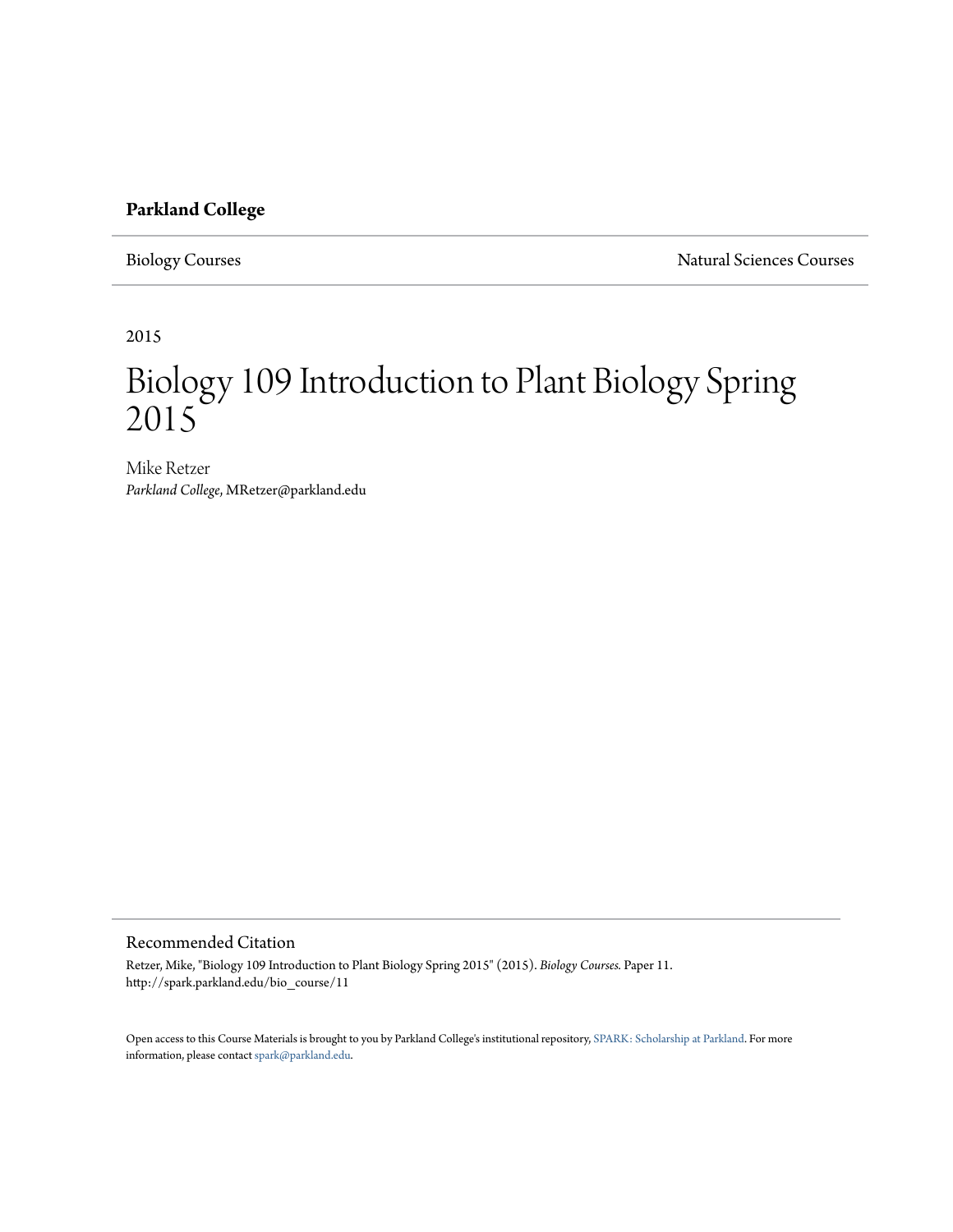# **SYLLABUS** BIOLOGY 109 Spring SEMESTER, 2015 THIS SYLLABUS IS SUBJECT TO CHANGE BY THE INSTRUCTOR

Instuctor: Mike Retzer, Ph.D. Office: Room L-240 or L124 Tuesdays 3-4 pm; and by arrangement

Email: mretzer@parkland.edu

About this course:

(IAI L1 901L) Introduction to the diversity, structure and function, and importance of plant life to ecological and human systems. Emphasis on scientific inquiry of real-world problems involving plant anatomy and growth, responsiveness, evolution, reproduction, economics, and symbiosis of plants. Prerequisite: ENG 101 placement.

General Education Objectives:

- Demonstrate their ability to solve problems, by collection and evaluating facts and using methods of scientific inquiry.
- Demonstrate their ability to compute and to think and express themselves effectively in quantitative terms.
- Demonstrate information literacy and their ability to think critically, which includes identifying biases and selecting and evaluating sources from varying as well as conflicting positions.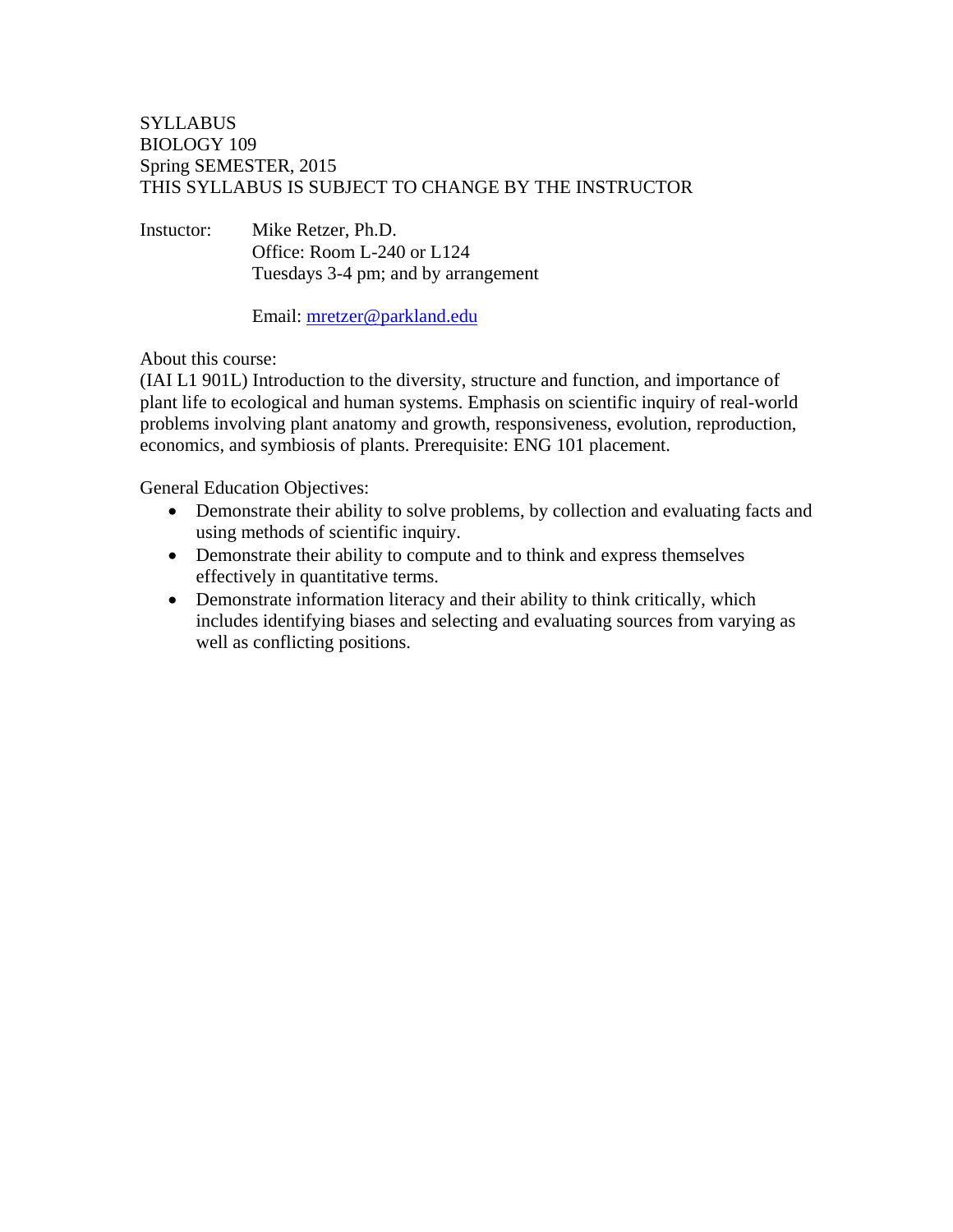## TENTATIVE SCHEDULE

| <b>MODULE</b>                    | <b>TOPICS</b>                                           | LAB                              | <b>QUIZ DUE</b><br>DATEs/Chapters<br>Covered | Other deadlines/comments                                                                             |
|----------------------------------|---------------------------------------------------------|----------------------------------|----------------------------------------------|------------------------------------------------------------------------------------------------------|
| $\mathbf{1}$<br>Jan $12-$<br>16  | Plant Biology and Life<br>(Chemistry & Science)         | <b>Jan 15</b>                    | Quiz $-$ Jan 21<br>Ch. 1, 2                  |                                                                                                      |
| $\overline{2}$<br>Jan 20-23      | Cells & Tissues                                         | Jan 22 - Microscopes & Root tips | Quiz $-$ Jan 28<br>Ch. 3,4                   | Note that Jan 19th is a holiday.<br>Collect Prairie Plant data/prepare<br>plant bios.                |
| $\overline{3}$<br>Jan 26 -<br>30 | Roots & Soils                                           | Jan $29$ – root slides           | $Quiz - Feb 4$<br>Ch. 5                      | Visit the greenhouse                                                                                 |
| $\overline{4}$<br>Feb 2-6        | Stems, Leaves & Water                                   | Feb $5$ – stem $\&$ leaf slides  | Quiz-Feb 11<br>Ch. 6,7,9                     | Visit the sites for planting                                                                         |
| 5<br>Feb 9-13                    | Flowers, Fruits, & Seeds                                | Feb $12$ – Flowers & Fruits      | $Quiz - Feb 18$<br>Ch. 8                     | Plant prairie seeds                                                                                  |
| 6<br>Feb 16-20                   | Photosynthesis &<br>Respiration                         | No lab                           | $Quiz - Feb 25$<br>Ch. 10                    | Visit Greenhouse & Record Plant<br>Data                                                              |
| $\tau$<br>Feb 23 -<br>27         | Growth, Development,<br>Meiosis & Alt. Gen.             | No lab                           | Quiz - Mar 4<br>Ch. 11-12                    | No class or lab Feb 26th                                                                             |
| $\overline{8}$<br>Mar 2-13       | Genetics &<br>Biotechnology                             | Mar 12 - DNA lab                 | Quiz - Mar 18<br>Ch. 13,14                   | Mar 5 - Visit Greenhouse &<br><b>Record Plant Data</b>                                               |
| 9<br>Mar $16-$<br>Apr 10         | Bryophytes to<br>Angiosperms,<br>pollination, evolution | No labs                          | $Quiz - Apr 15$<br>Ch. 15, 20-23             | Be ready to visit greenhouse,<br>record data, plant prairie plants<br>Note Mar 23-27 is Spring break |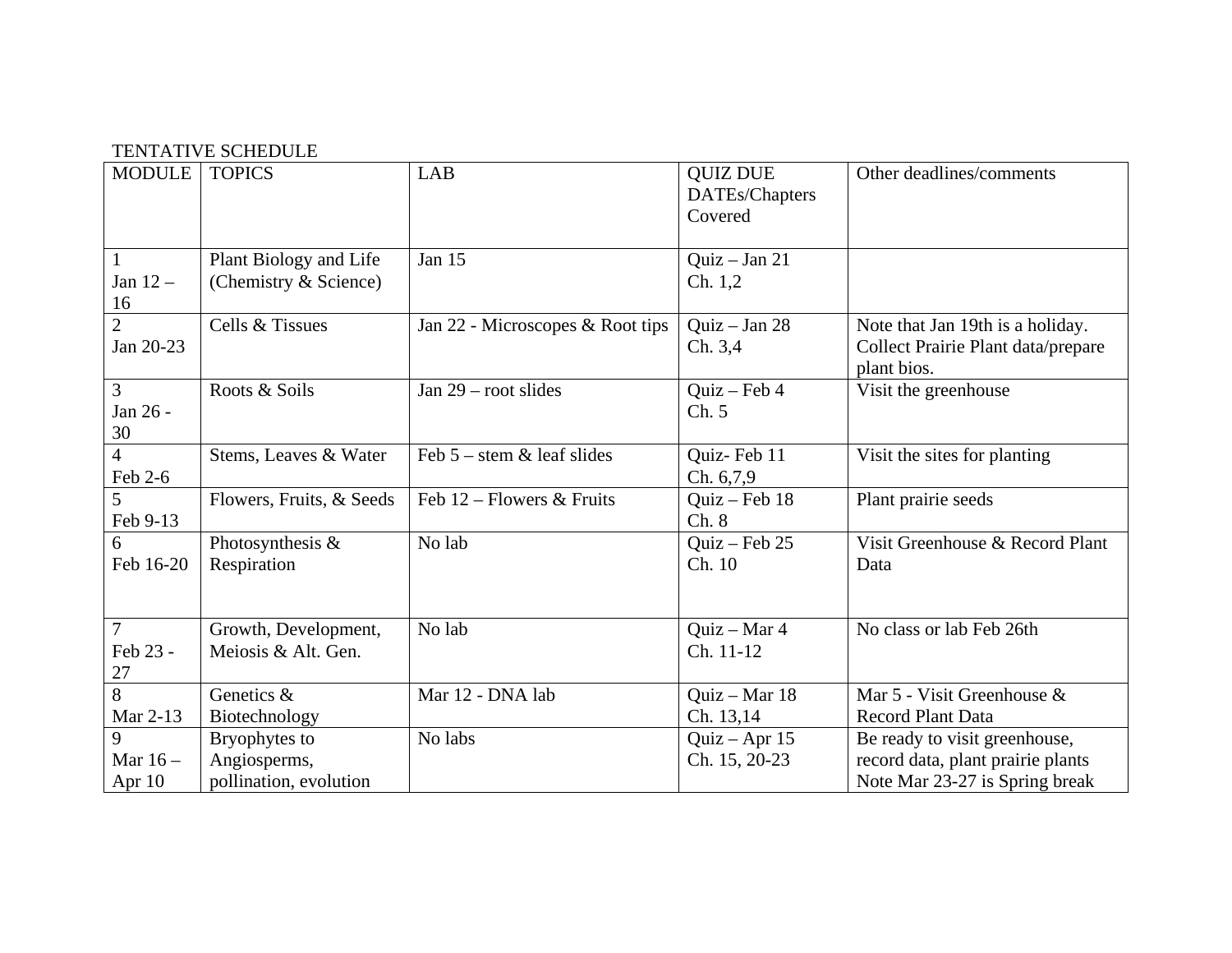| 10                         | Plants & People                        | No lab                 | Quiz – Apr 22             | Be ready to visit greenhouse,                                      |
|----------------------------|----------------------------------------|------------------------|---------------------------|--------------------------------------------------------------------|
| Apr 13-17                  |                                        |                        | Ch. 24                    | record data, plant prairie plants                                  |
| <sup>11</sup><br>Apr 20-24 | Ecology, Conserv., &<br>Sustainability | No lab                 | $Quiz - Apr 29$<br>Ch. 25 | Be ready to visit greenhouse,<br>record data, plant prairie plants |
| 12<br>Apr 27-<br>May 1     | <b>Biomes</b>                          | No lab                 | Quiz – May $6$            | Be ready to visit greenhouse,<br>record data, plant prairie plants |
| .                          | <b>Reviews and Talks</b>               | Review for Final/Talks |                           | Hand in plant notebook                                             |
| <b>FINAL</b>               | May 13, Wed. 2-4 pm                    |                        |                           |                                                                    |
| <b>EXAM</b>                |                                        |                        |                           |                                                                    |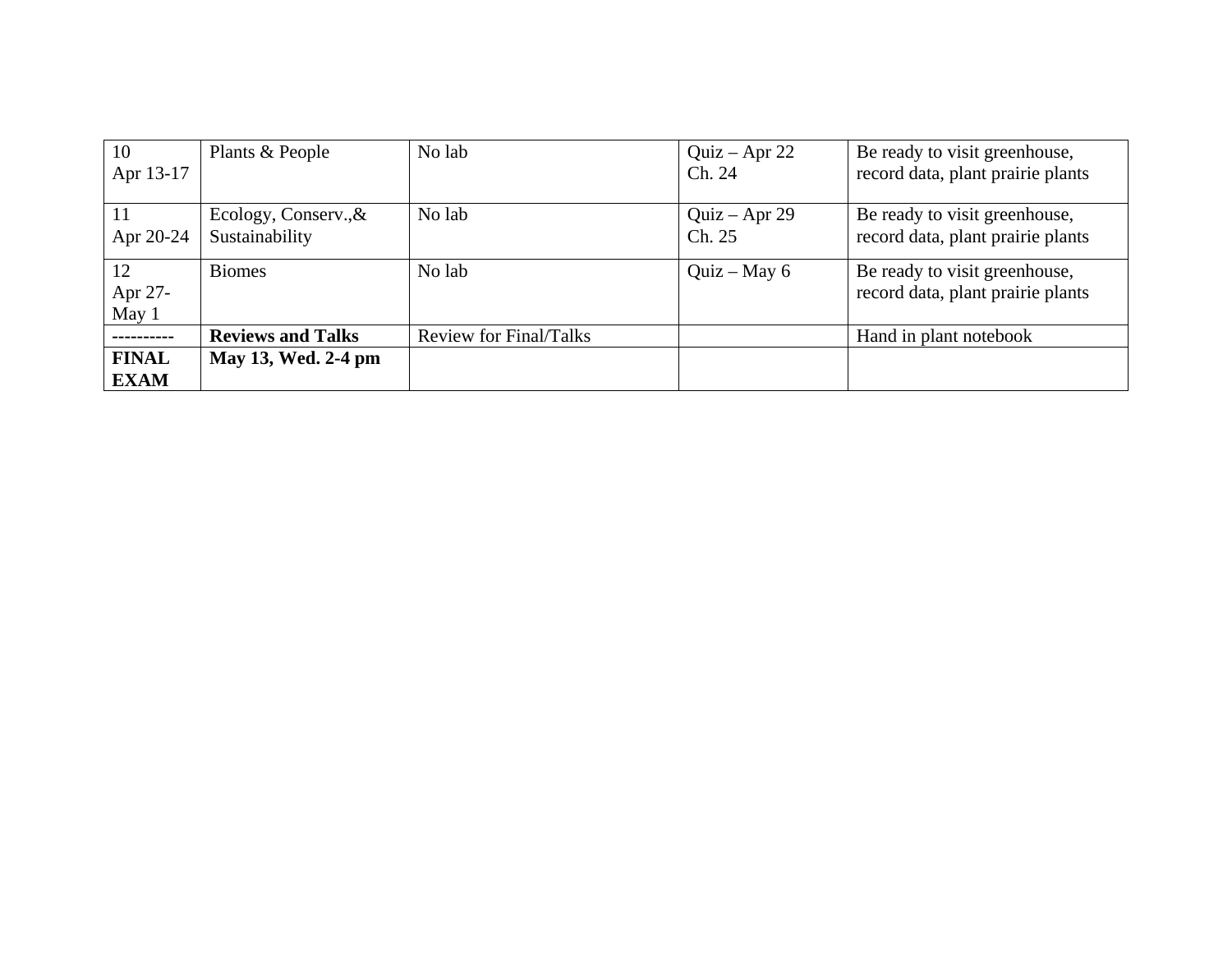## GRADING

| <b>ASSIGNMENT</b>              | <b>TOTAL POINTS</b> | WEIGHT (approx.) |
|--------------------------------|---------------------|------------------|
| 12 Quizzes @ 10 pts each       | 120                 | 26%              |
| Plant notebook 15 pts each     | 100                 | 22%              |
| 7 Labs @ 10 pts each           | 70                  | 16%              |
| Plant Talk                     | 50                  | 12%              |
| <b>Instructor Points (TBA)</b> | 25                  | 7%               |
| Attendance & Work Ethic        | 20                  | 5%               |
| Final Exam                     | 50                  | 12%              |
| Extra Credit (TBA)             | 20                  |                  |
| <b>Total Points</b>            | 455 plus 20 EC      | 100%             |

\*TBA = TO BE ASSIGNED.

These points may vary through the semester.

GRADING SCALE

 $A = 90\%$  and Above  $B = 80 - 89%$  $C = 70 - 79%$  $D = 60 - 69%$  $F = 59\%$  and below

ACADEMIC HONESTY: Parkland has a very clear policy on academic honesty and dealing with plagiarism. I reserve the right to give a zero to any assignment and quiz that I suspect is plagiarized.

USE OF ELECTRONICS IN CLASS: I may limit the use of cell/smart phones, etc. in class.

#### AMERICAN DISABILITIES ACT:

If you feel that you have a disability for which you may need an academic accommodation (including special testing, auxiliary aids, non-traditional instructional formats), please inform the instructor as soon as possible and contact the following for assistance:

> Cathy Robinson, Director of Disability Services at disabilityservices@parkland.edu or 353-2338 Or visit room U260 crobinson@parkland.edu

WITHDRAWING: Withdrawal from the course is solely the responsibility of the student. Information on the withdrawal policy and procedures is published in the most recent Parkland College Catalog and Parkland Class Schedule.

#### REQUIRED MATERIALS:

-Stern's Introductory Plant Biology, 3<sup>rd</sup> edition, by J. Bidlack and S. Jansky